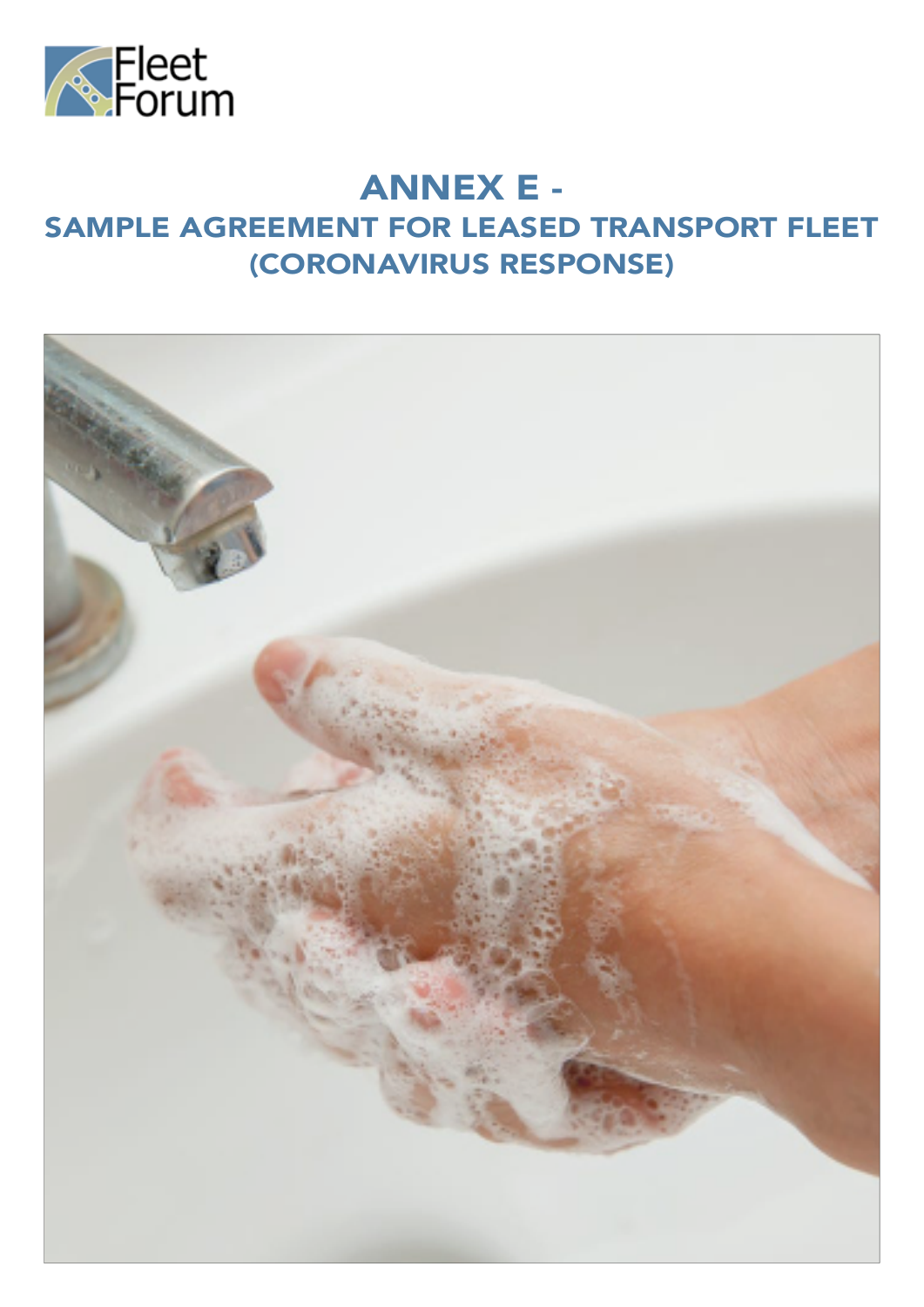

#### SAMPLE AGREEMENT FOR LEASED TRANSPORT FLEET (CORONAVIRUS RESPONSE)

### Agreement for Leased Transport Fleet

Source: World Food Programme

This agreement is made on the............... day of the month of .............................. in the year two thousand and two in ..............................

#### between

 The (Organisation Name) having its offices in ............................................................ hereinafter referred to as (ORGANISATION NAME) (which expression where the context so admits includes its authorized officers and assigns) on the one part;

#### and

 ............................................................. having its offices in .................................................. hereinafter referred to as "the Carrier" (which expression where the context so admits includes its successors and assigns)

#### and whereas

a) the Carrier has .......... (..........) truck/truck and trailer/semi-trailer units available in the Region (hereinafter referred to as the "Fleet") whose numbers and specifications are enlisted in Annex I for immediate deployment in .............................;

b) (ORGANISATION NAME) desires to deploy this Fleet for its exclusive use to provide a service from .............................. to destinations in ......................................................................... as part of its programme for emergency relief (hereinafter referred to as "the Relief Operation");

c) the Carrier can make available additional .......... (.........) Fleet units in ...................... if and when required by (ORGANISATION NAME),

### it is hereby agreed

### 1. Commencement, Duration and Termination Of Agreement

- 1.1 The agreement shall commence on .............................. and shall continue for a period of 3 (three) months from the date that the Carrier's Fleet is available. The agreement may be terminated by either party 15 (fifteen) days after date of receipt of a written notice.
- 1.2 (ORGANISATION NAME) has an option to renew the agreement for any further length of time by giving to the Carrier a notice in writing of its intention to renew, at least 15 days prior expiry.
- 1.3 (ORGANISATION NAME) has an option to increase trucking capacity out of the Carrier's other truck fleet and on the same terms and conditions contained herein by giving to the Carrier a minimum of 15 days notice in writing of its intention to increase the number of the Fleet units.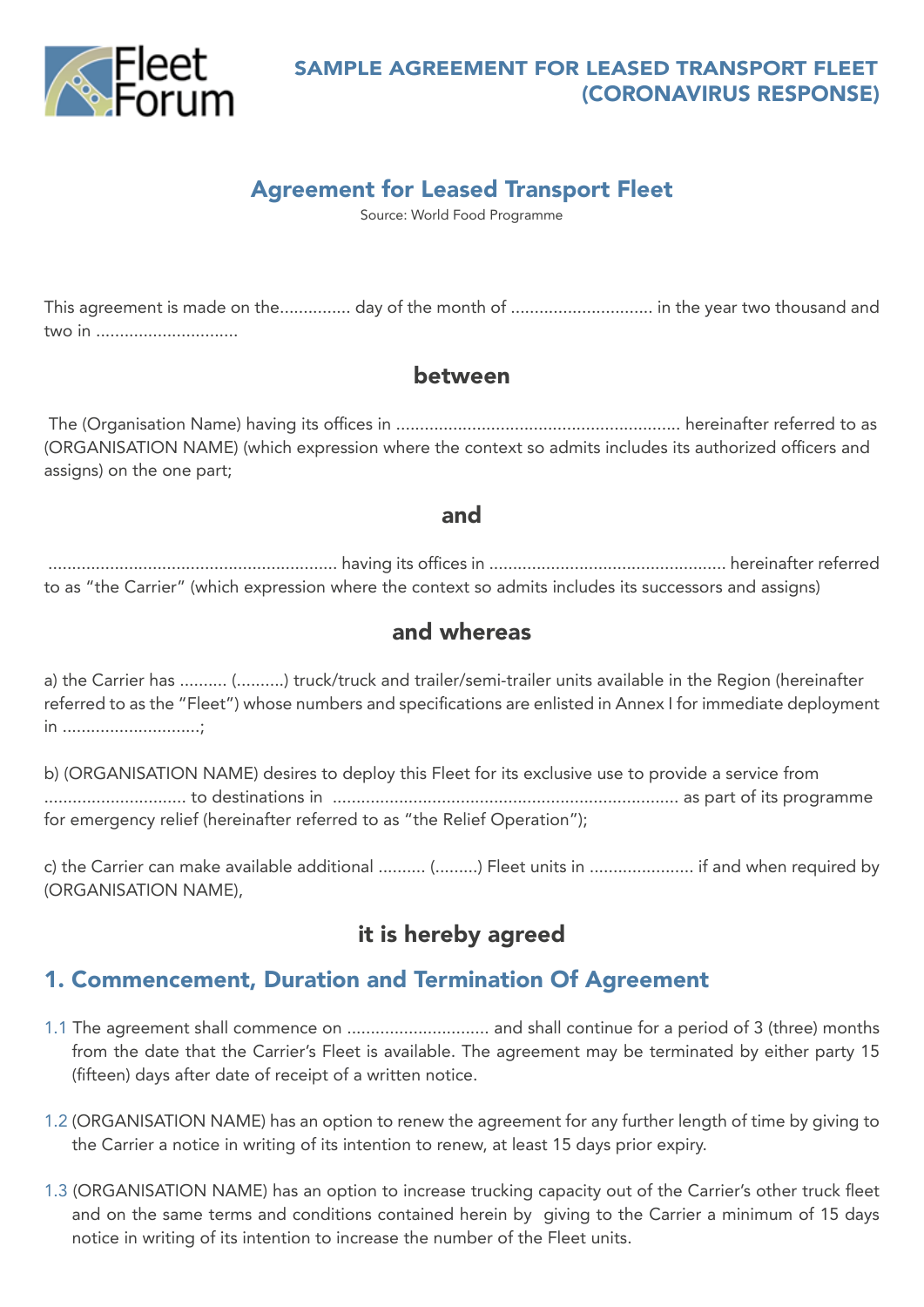

#### SAMPLE AGREEMENT FOR LEASED TRANSPORT FLEET (CORONAVIRUS RESPONSE)

1.4 If the Carrier fails to perform as per terms stipulated in the agreement, this agreement will terminate immediately upon written notification by (ORGANISATION NAME).

1.5 If (ORGANISATION NAME) Relief Operations to or in .............................. are suspended or if (ORGANISA-TION NAME) for any reason whatsoever ceases to operate in those countries, (ORGANISATION NAME) may terminate the agreement by giving 15 days written notice of its intention to terminate.

1.6 In the event that the carrier commits an act of bankruptcy or has a receiving order made against him or shall make any arrangement with his creditors or if distress or execution shall be levied or threatened upon any of the Carrier's property, this agreement shall automatically and without notice terminate.

# 2. Transport

2.1 (ORGANISATION NAME) shall pay the Carrier transport as follows:

(i) A rate of US Dollars .............................. per ton-km, i.e. per metric ton carried and per kilometre travelled, said rate to be applied to the distance covered under load except for returning empty shipping line containers to destinations in ............................., return distance being always excluded. The number of kilometres travelled must be in accordance with those specified in Annex II and verified by (ORGANISATI-ON NAME) convoy monitors and the Carrier's fleet supervisor.

(ii) Should the contract be renewed, (ORGANISATION NAME) shall pay the Carrier according to the same terms in the present contract.

(iii) Should the number of vehicles increase beyond the initial Fleet units, (ORGANISATION NAME) shall pay the carrier at the transport rate stated in 2.1 (i).

(iv) In case of non-availability of (ORGANISATION NAME) cargo at the loading point, and after the Carrier's truck-semi trailer unit has been positioned for loading and said vehicle is operationally available and in sound mechanical conditions, (ORGANISATION NAME) shall pay USD .......... per day per truck-semi trailer unit starting on the third day of documented positioning for loading of the truck Fleet unit. Up to 48 hours' documented stoppage at the border for Customs clearance is allowed free of charge, after which the rate of USD .......... per day per Fleet unit will be applicable. Up to 48 hours' documented delay for offloading at destination is allowed free of charge, after which the rate of USD .......... per day per Fleet unit will be applicable.

(v) In case of non-operation of any Fleet unit because of mechanical failure, lack of spare parts or failure of the Carrier or his employees and/or servants to comply with the terms of the agreement, the Fleet unit shall be considered off-hire and the fee stated in 2.1 (iv) shall not be paid by (ORGANISATION NAME).

(vi) (ORGANISATION NAME) will pay the Carrier USD .......... per Fleet unit including tarpaulin, for painting and marking in (ORGANISATION NAME) colours and logo. This sum also covers removal of the (ORGANI-SATION NAME) markings and colours at the end of the contract.

2.2 Drivers appointed by the Carrier shall be entitled to daily resting hours according to applicable laws and norms in the field of transport operations.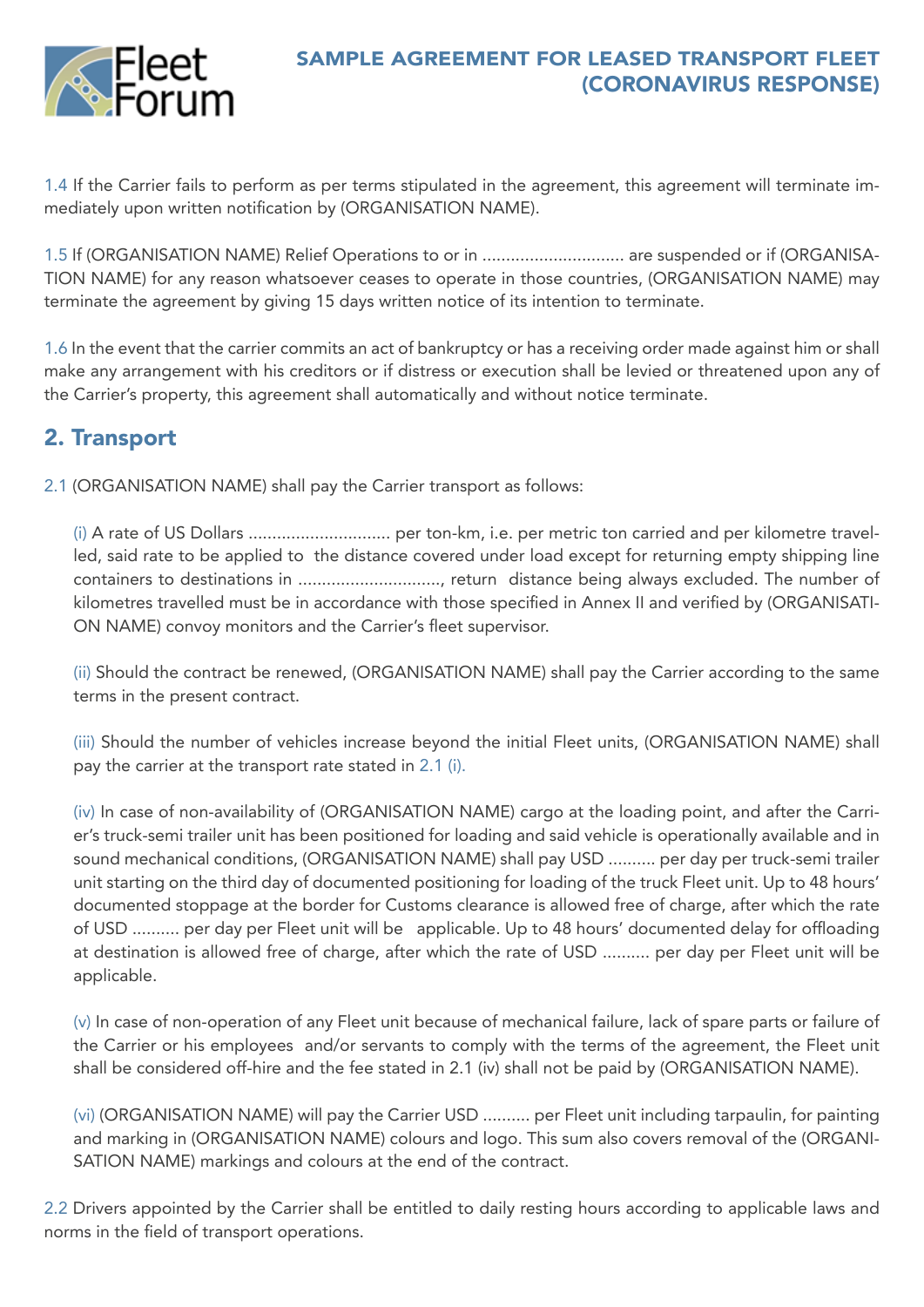

# 3. Payments

3.1 The Carrier will submit invoices to (ORGANISATION NAME) .......... and be paid monthly.

3.2 Payment will be made by bank transfer, during a maximum period of 21 days from submission of the invoices in .......... for certification, to the Carrier's account, with a bank to be designated by the Carrier. Detailed banking instructions to be provided by the Carrier later.

3.3 Payment by (ORGANISATION NAME) will be effected directly into an account located in the country wherein the movement is taking place, or where the Fleet as well as trucking company are registered.

# 4. Cargo Loss and Damage

4.1 The Carrier assumes full responsibility for cargo loaded onto his Fleet units and shall pay to (ORGANISA-TION NAME) the value at final destination of cargo damaged and/or lost, as established in Annex I, however caused, including leakage but subject to the exceptions hereinafter specified.

4.2 The Carrier shall take all necessary precautions to safeguard (ORGANISATION NAME) commodities loaded on his Fleet units, including covering all shipments with intact tarpaulins which shall be adequately secured.

4.3 For the purpose of this clause, leakage is defined as a shortage in the weight of bags/packages upon delivery at destination compared to their weight as declared on the Waybill.

4.4 The Carrier shall not be obliged to load damaged cargo and will inform (ORGANISATION NAME) in writing when this circumstance arises. (ORGANISATION NAME) will not pay for damaged bags transported in the Carrier's Fleet.

4.5 The following circumstances, amongst others, shall be considered wilful or negligent acts or omissions of the Carrier or its employees for which (ORGANISATION NAME) will be entitled to compensation as per clause 4.1 above:

(i) Loss or damage which in any way are caused or facilitated by negligence and/or dishonesty of any person or persons in the service and/or control and/or employment of the Carrier.

(ii) Loss or damage caused by the misuse of vehicles.

(iii) Loss or damage by the unauthorized carriage of persons and/or goods by the Carrier or its servants or employees on the Fleet units.

(iv) Loss or damage due to cargo being wet by rain and/or fuel and/or by any goods being carried by the Carrier or its servants or employees on the Fleet units.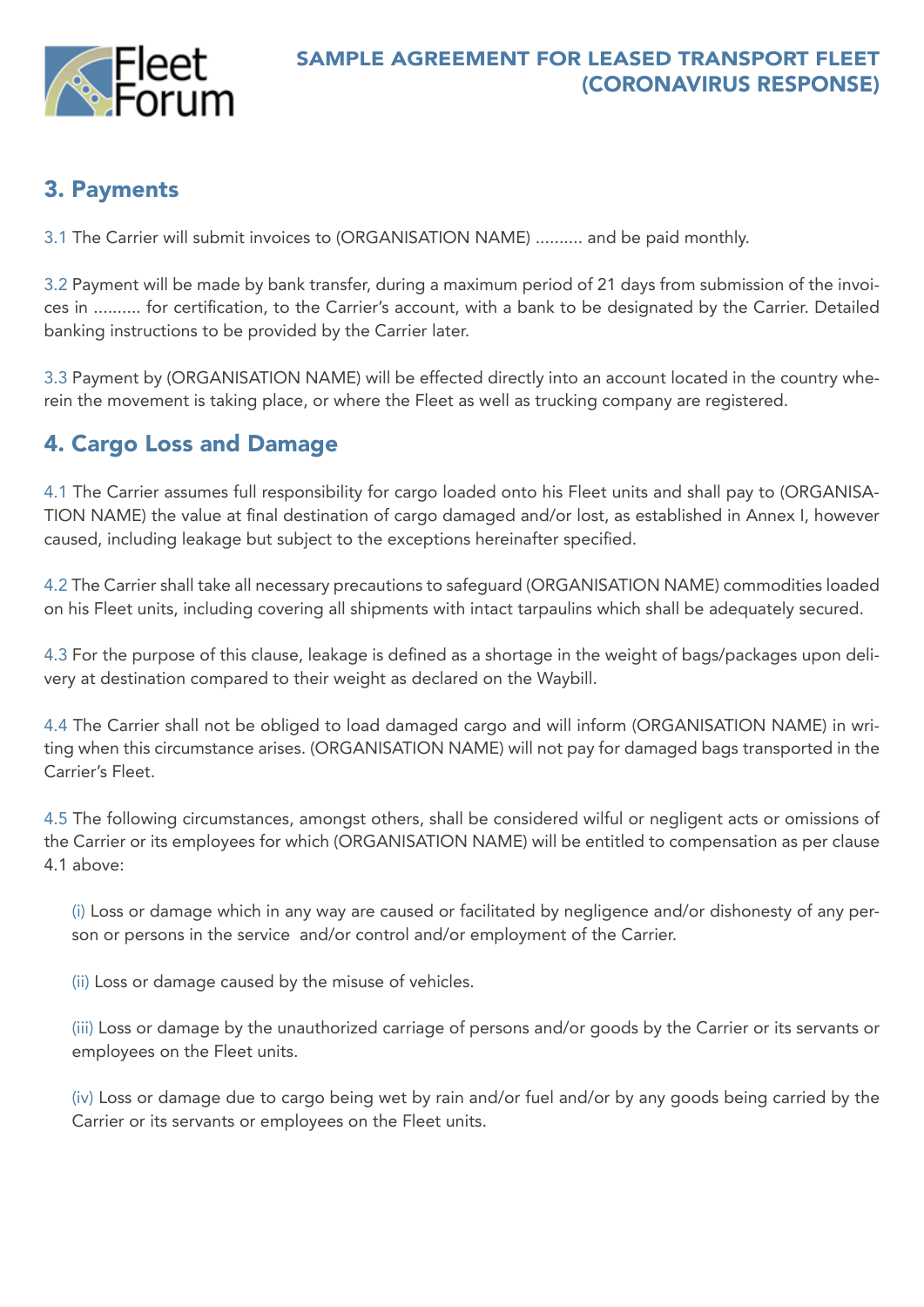

# 5. Carrier's Obligations

During the course of this agreement, the Carrier shall:

5.1 Make immediately available to (ORGANISATION NAME) .......... (..........) Fleet units as detailed in Annex I solely dedicated to the transportation of (ORGANISATION NAME) relief cargo, and to make available an additional .......... (..........) Fleet units within ten days upon request by (ORGANISATION NAME). All Fleet units provided by the Carrier and tarpaulins shall be painted white and bear prominent (ORGANISATION NAME) logo and markings.

5.2 Take all such measures as may be necessary to ensure that all vehicles are in good operational condition at all times.

5.3 Ensure that all transport is carried out safely and as expeditiously as possible. Unjustified delays en route will be deemed breach of contract.

5.4 Ensure that the Fleet and respective crews are adequately insured, including insurance against third party liabilities, and hold (ORGANISATION NAME) harmless against any claims arising from injuries, disability, death or loss as a consequence of negligence of the Carrier or any of his staff.

At the end of this contract, the Carrier shall immediately remove (ORGANISATION NAME) logo and markings from all the Fleet units prior to loading non-(ORGANISATION NAME) cargo.

# 6. (ORGANISATION NAME) Obligations

During the course of this agreement, (ORGANISATION NAME) shall:

6.1 Provide adequate humanitarian relief cargo to be transported over the duration of this agreement within the ................................ Emergency zone, i.e. .......... ................................ If the Carrier's Fleet units are rendered non-operational due to lack of cargo, but operationally available and in good mechanical condition, (ORGANISATION NAME) shall compensate Carrier at the rate stated under 2.1 (iv) above.

6.2 Provide sufficient labour for the loading and off-loading of (ORGANISATION NAME) commodities on the Carrier's Fleet units.

6.3 Although the Carrier shall make all insurances necessary to cover his Fleet units, Fleet equipment, spare parts (all listed in Annex I) and his employees, it is hereby agreed between the parties that throughout the rental period, (ORGANISATION NAME), in circumstances which would be covered only under "war risk" insurance, will indemnify the Carrier against any loss or damage which might occur to any or part of the Fleet units according to the price list in Annex II.

6.4 It is agreed between the parties that the Carrier shall handle and execute all transport operations and shall be managing the transport project throughout his contract, including the maintenance of the Fleet.